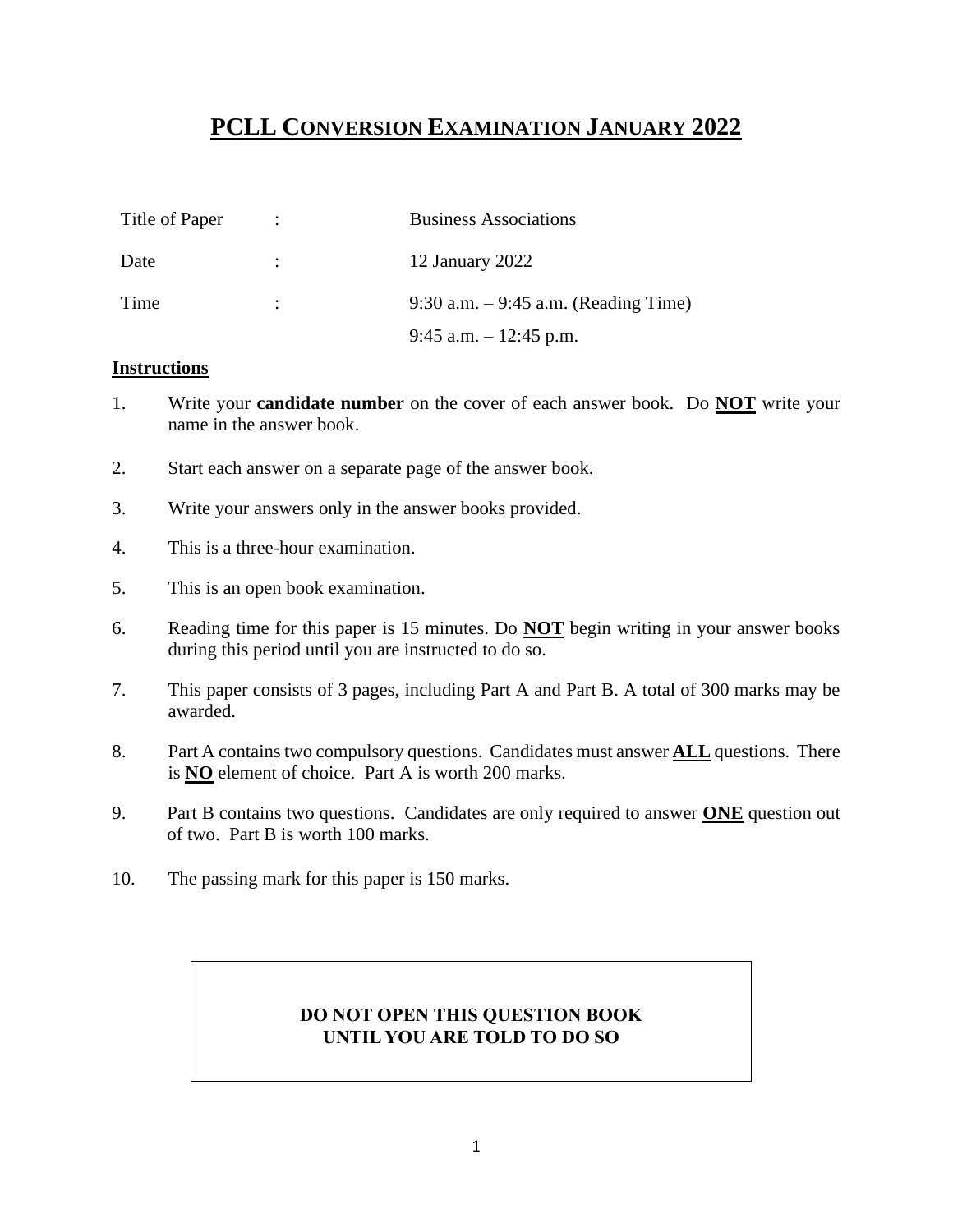# **PCLL Conversion Examination January 2022**

# **Business Associations**

## **Part A** (answer **BOTH** Question 1 and Question 2)

### **Question 1 (100 marks)**

DEF Ltd ("DEF") is a wholly owned subsidiary of ABC Company Ltd ("ABC"). Both DEF and ABC are private companies incorporated in Hong Kong. ABC was founded by Jones. He is the sole shareholder and director of ABC. He is also the only director of DEF and runs the day-to-day operations of DEF with the assistance of Peter who serves as the general manager of ABC.

DEF operates a restaurant in Central but does not own any substantial assets. ABC owns the property where the restaurant is operated and leased it to DEF. Everyone working at the restaurant (including Peter) is employed by ABC. In addition, any profit made by DEF has been consistently distributed to ABC as dividends. From time to time, DEF also pays the expenses of ABC, such as paying the ABC's office rent to ABC's landlord.

- a) Mary visited the restaurant one day and got seriously sick when she found a decomposed snail in her ginger ale. Just when Mary is prepared to sue DEF for negligence, she finds out about DEF's lack of assets. Can Mary sue ABC instead? **(50 marks)**
- b) More recently, Peter wants to leave ABC and start its own company ("NewCo"). However, in his employment contract with ABC, there is a restrictive covenant prohibiting him from competing with ABC. Peter now plans to get his sister, Carrie, to be the sole shareholder and director of NewCo, though he will still make all the corporate decisions and operate the new business. Can ABC enjoin NewCo from conducting the competing business if Peter carries out his plan? **(50 marks)**

#### **Question 2 (100 marks)**

Adrian, Bruce and Cathy founded Best Hotel Limited ("BHL"), a private company incorporated in Hong Kong, in 2015. BHL runs a luxurious hotel in Shatin. Adrian is the majority shareholder, owning 60% of BHL's shares. Bruce and Cathy each owns 20% of the shares. All of them are directors of BHL. Prior to working in the hotel business, Bruce was a licensed real estate agent who worked on the sale and purchase of commercial properties in Hong Kong for more than ten years.

In 2020, BHL saw a market in budget hotel due to an increase in demand of such hotels driven by the mandatory quarantine requirement for travelers coming to Hong Kong. Bruce was authorized by the Board of Directors to negotiate the purchase of a building in Hung Hom. The plan was to transform it into a new hotel. However, despite Bruce's experience as a real estate agent, he